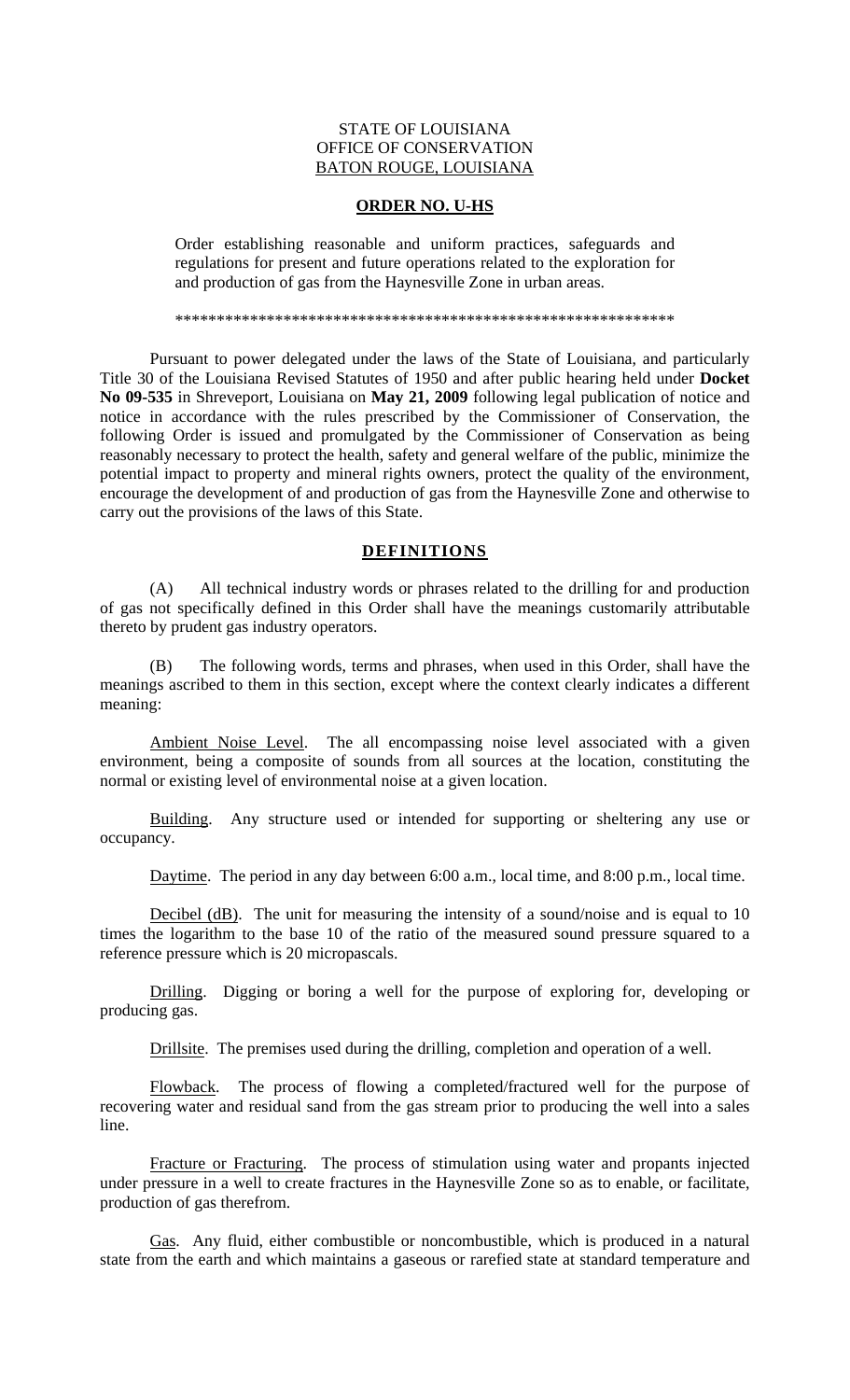#### **ORDER NO. U-HS** Page - 2 -

pressure conditions and/or the gaseous components or vapors occurring in or derived from petroleum or natural gas.

 Haynesville Zone. The subsurface interval consisting primarily of shale and situated below the deepest Cotton Valley sands and above the top of the Smackover formation.

 Inspector. The enforcement specialist of the Office of Conservation for the area in which the well is being drilled.

 Nighttime. The period in any day between 8:00 p.m., local time, and 6:00 a.m., local time.

 Office of Conservation. The Louisiana Office of Conservation created pursuant to Louisiana laws and particularly the provisions of LSA-R.S. 30:1 et seq.

 Operator. The person listed as operator on the drilling permit issued by the Office of Conservation for the drilling of the well.

 Public Building. Any building used or designed to and intended to be used for the purpose of assembly of persons for such purposes as education, deliberation, entertainment, amusement, or health care. Public buildings include, but shall not be limited to, theaters, assembly halls, auditoriums, armories, mortuary chapels, dance halls, exhibition halls, museums, gymnasiums, bowling lanes, libraries, skating rinks, courtrooms, schools, restaurants and hospitals.

 Public Park. Any land area dedicated to and/or maintained for traditional park-like recreational purposes by a public body, but shall not include privately owned or privately managed land areas.

 Religious Institution. Any building in which persons regularly assemble for religious worship and activities intended primarily for purposes connected with such worship.

 Residence. A house, duplex, apartment, townhome, condominium, mobile home or other building designed for dwelling purposes, including those for which a building permit has been issued on the date the application for a drilling permit is filed with the Office of Conservation for a well in the area.

 Urban Area. Any area in the Parishes of Bossier, Caddo, DeSoto, Sabine, Natchitoches, Red River, Webster or Bienville, State of Louisiana, which is within: (1) the limits of an incorporated city, town or village; or (2) a subdivision consisting of twenty (20) or more lots as to which a subdivision plat has been prepared and filed in the parish conveyance records pursuant to the provisions of LSA-R.S. 33:5051.

Well. A hole drilled to a depth to penetrate into the Haynesville Zone.

# **FINDINGS**

The Commissioner of Conservation finds as follows:

 1. That in order to protect the health, safety and general welfare of the public, minimize the potential impact to property and mineral rights owners, protect the quality of the environment, and encourage the development and production of gas from the Haynesville Zone, it is necessary to establish reasonable and uniform practices, safeguards and regulations for present and future operations related to the exploration for and production of gas from the Haynesville Zone in urban areas.

### **ORDER**

## NOW, THEREFORE IT IS ORDERED THAT: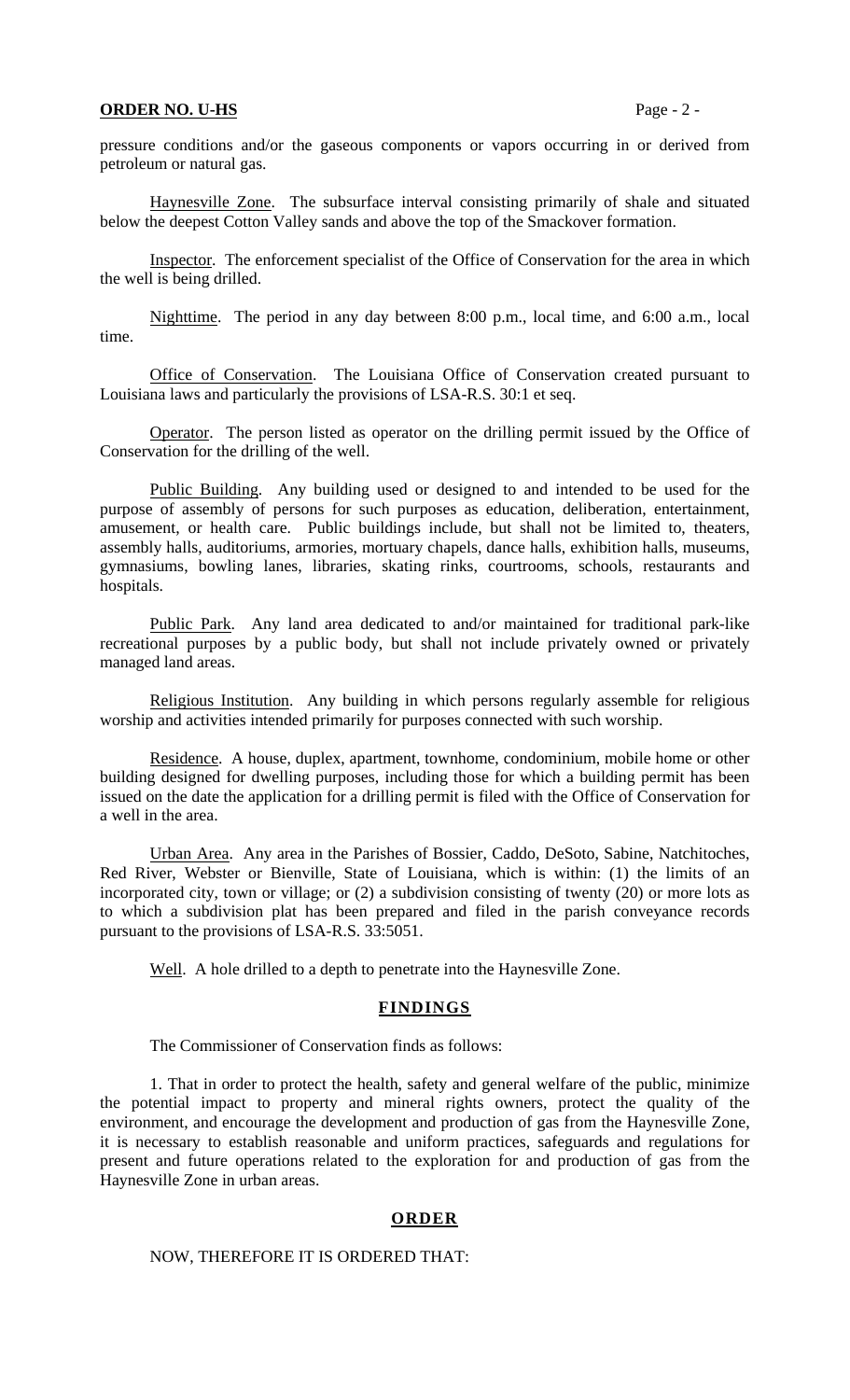## **ORDER NO. U-HS** Page - 3 -

1. Scope.

 (A) The provisions of this Order shall apply only to wells which are drilled to or completed in the Haynesville Zone, and which are within seven hundred fifty (750) feet of a residence, religious institution, public building or public park in an urban area, pursuant to a drilling permit issued after the effective date of this Order.

 (B) In order to determine applicability of these rules, any operator filing an Application for Permit to Drill for Minerals within the Haynesville Zone shall indicate on the location plat accompanying such application one of the following statements: "This well is subject to the provisions of Order U-HS." or "This well is not subject to the provisions of Order U-HS." This requirement is in addition to the existing rules concerning wells drilled to a depth of 10,000 feet or more given in LSA-R.S.30:28.D.

#### 2. Well Setbacks.

 (A) Except as provided in (B) and (C) hereof, no well shall be drilled less than five hundred (500) feet from any residence, religious institution, public building or public park located in an urban area. The distance shall be calculated from the wellbore, in a straight line, without regard to intervening structures or objects, to the closest exterior point of the building, or to the closest boundary of a public park.

 (B) Notwithstanding the foregoing, as to any building within five hundred (500) feet of the proposed well, if the owner of the building is a party to an oil, gas and mineral lease covering the property on which the building is located (or successor in interest to the lessor's interest under such lease), then the setback distance from any such building shall be two hundred (200) feet unless otherwise provided in the oil, gas and mineral lease.

 (C) In addition, if the operator obtains the written consent of all owners whose residence, religious institution, public building or public park is located in an urban area and within a five hundred (500) feet radius around the proposed well, then the setback distance from such well shall be two hundred (200) feet. A copy of the written consents shall be filed with the application for the drilling permit to which the consent applies.

 (D) These provisions apply to any residence, religious institution, public building or public park located in an urban area which is existing or under construction on the date Application for Permit to Drill for Minerals is filed with the Office of Conservation.

#### 3. Drilling, Completion and Production Operations.

 (A) Fencing. Security fencing at least six (6) feet in height, shall enclose the wellhead and production facilities.

 (B) Maintenance of Drillsite. The drillsite and the site of production facilities shall be kept free of standing water, weeds, brush, trash and other waste material; provided, however, that exploration and production waste generated from the drilling of the well may be kept on the drillsite until disposed of in accordance with the provisions of Statewide Order No. 29-B. A drillsite may not be used for storage of pipe, equipment or other materials which are not intended for use on the well at such site. Neither the drillsite, nor the structures thereon, shall be permitted to become dilapidated, unsightly or unsafe.

 (C) Dust, Vibration and Odors. All drilling, completion and production operations shall be conducted in such a manner so as to minimize, so far as practicable, dust, vibration and noxious odors, and shall be conducted in accordance with generally accepted practices incident to such operations in urban areas. All equipment used in such operations shall be operated in such a manner as to minimize dust, vibration and noxious odors so far as practicable. Proven technological improvements in industry standards of drilling, completion and production in urban areas shall be adopted as they become available if capable of significantly reducing factors of dust, vibration and odor and if economically feasible.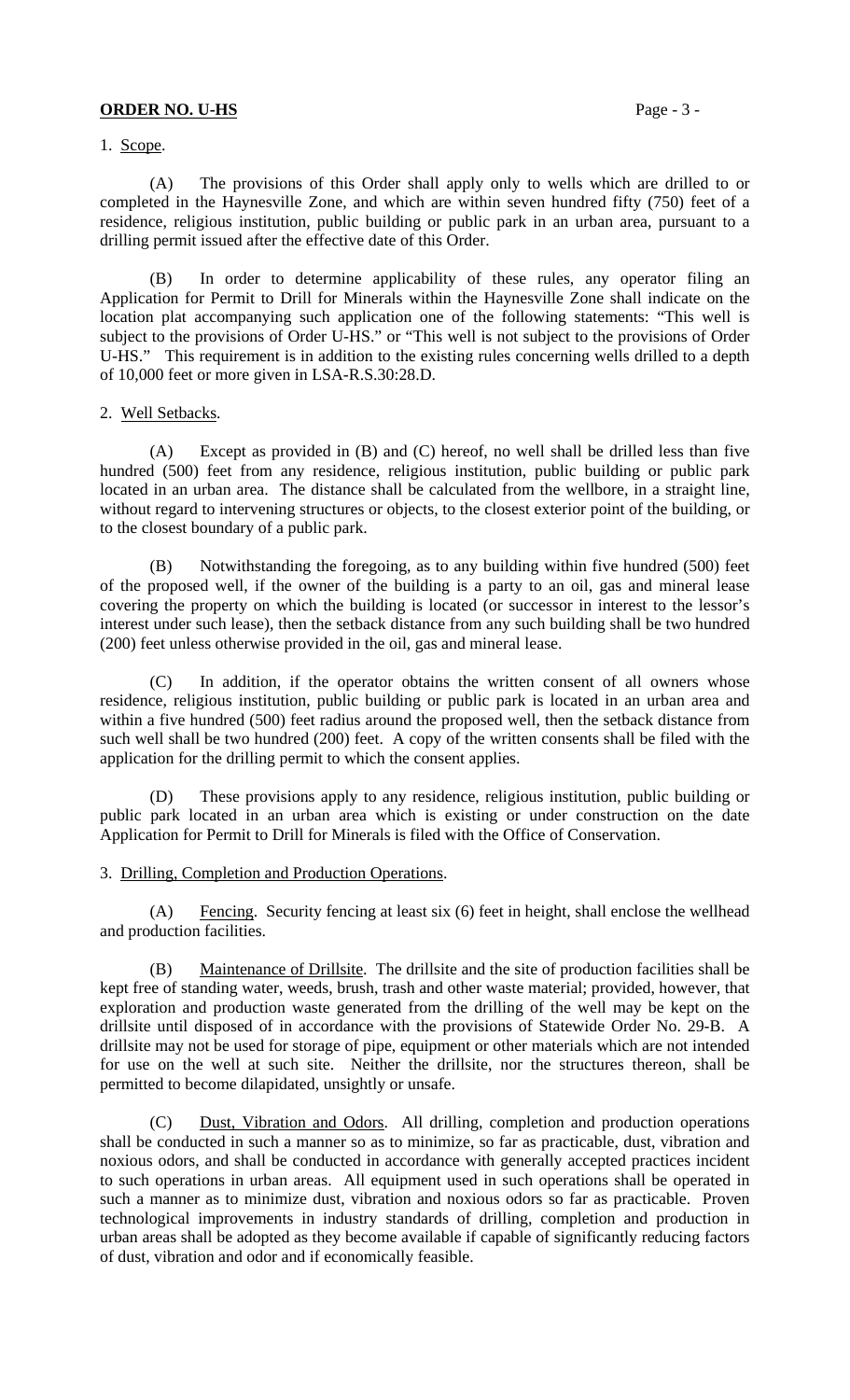## **ORDER NO. U-HS** Page - 4 -

 (D) Site Lighting. To the extent practicable to do so, and recognizing that adequate lighting is essential to conducting drilling, completion and production operations safely and efficiently, site lighting shall be directed downward and internally towards the drillsite so as to minimize glare on public roads and adjacent buildings within three hundred (300) feet of the well.

 (E) Muffling Exhaust. Exhaust from any internal combustion engine or compressor used in connection with the drilling of any well or for use on any production equipment shall not be discharged into the open air unless it is equipped with an exhaust muffler, or an exhaust box constructed of non-combustible materials sufficient to suppress noise and disruptive vibrations. All such equipment shall be maintained in good operating condition according to manufacturer's specifications.

 (F) Venting and Flaring of Gas. After fracturing a well, the operator shall employ appropriate equipment and processes as soon as practicable to minimize gas releases into the open air. Gas may be flared as opposed to being vented, provided that no open flame shall be located closer than two hundred (200) feet from any building not used in operations on the drillsite and the open flame shall be screened in such a way as to minimize detrimental effects to adjacent property owners.

 (G) Discharge. Unless otherwise allowed by state law or regulation, permit from the applicable governing body or by private contract, no person shall place or discharge any oil, naphta, petroleum, asphalt, tar, hydrocarbon substances or any refuse including wastewater or brine from any operation on a drillsite, or the contents of any container used in connection with any operation on the drillsite, into or upon: (1) any public right-of-way, alley, street, lot, storm drain, ditch, sewer or sanitary drain; (2) any body of water; or (3) any private property.

 (H) Work Hours. No construction activities involving excavation of, alteration to, or repair work on any access road or drillsite, shall be performed during nighttime hours. Deliveries of equipment and materials by trucks having more than two (2) axles, which materials or equipment is associated with drilling and/or production, well servicing, site preparation and other related work conducted on the drillsite, shall be limited to daytime hours except in cases of fire, blowout, explosion or any other emergency or where the delivery of equipment or materials is necessary to prevent the cessation of drilling, completion or production operations. In addition, all drillstem and other open hole testing, and all fracturing operations, shall be conducted during daytime hours.

(I) Noise.

 (1) Prior to commencement of any operation on a well covered by this Order, the operator shall establish a continuous seventy-two (72) hour ambient noise level at the drillsite. The seventy-two (72) hour time span shall include at least one twenty-four (24) hour reading during either a Saturday or Sunday. The sound level meter used in conducting noise evaluations shall meet the American National Standard Institute's standard for sound meters or an instrument and the associated recording and analyzing equipment which will provide equivalent data. Documentation of this seventy-two (72) hour ambient noise level shall be maintained by operator and made available to the inspector of the Office of Conservation upon request.

 (2) No well shall be drilled, or any equipment operated in such a manner so as to create any noise which causes the exterior noise level when measured at a distance of five hundred (500) feet from the well head, or other equipment generating noise, that:

 (a) exceeds the seventy-two (72) hour ambient noise level by more than seven (7) decibels during daytime hours or by more than five (5) decibels during nighttime hours;

 (b) exceeds the daytime average ambient noise level by more than ten (10) decibels during fracturing or flowback operation; or